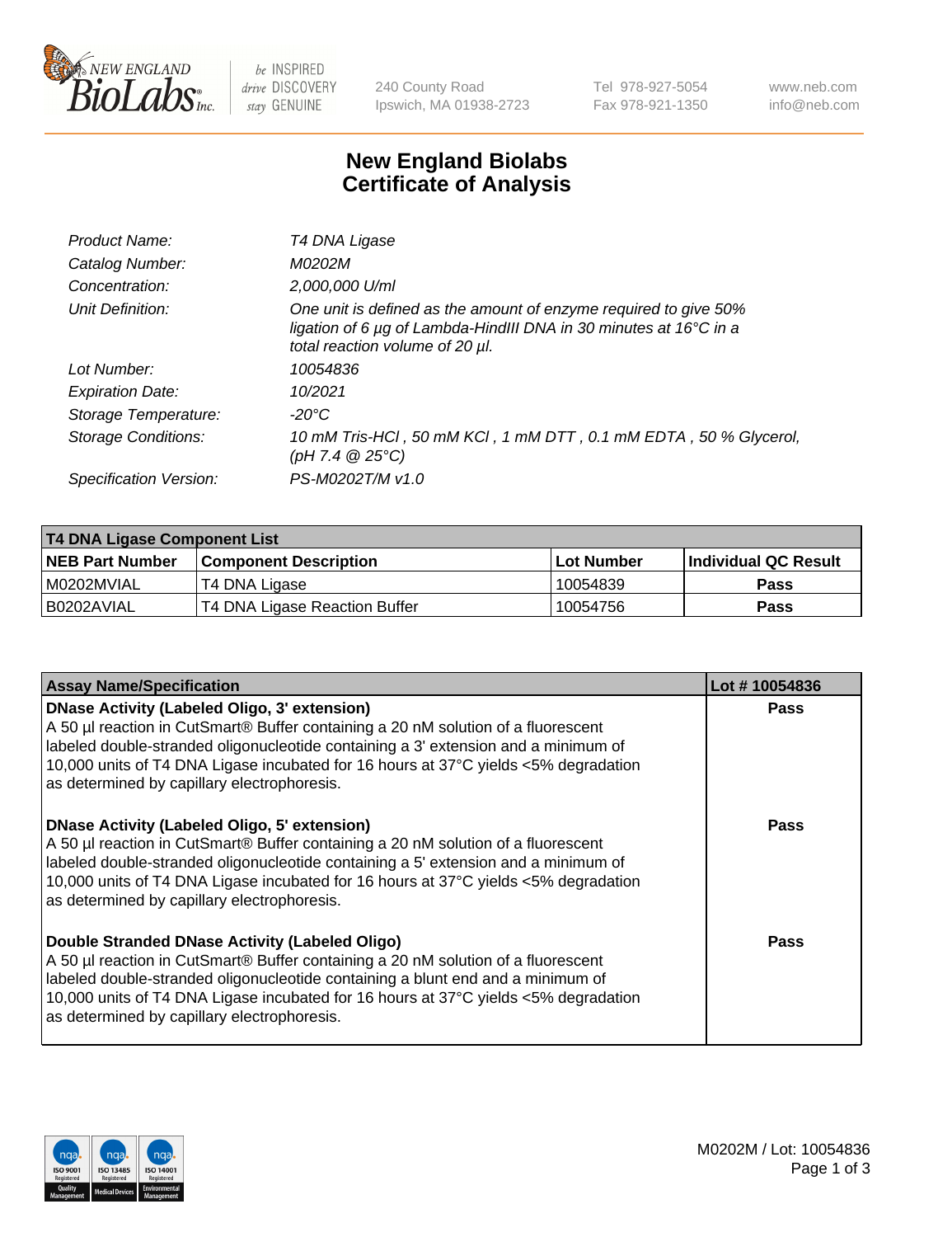

be INSPIRED drive DISCOVERY stay GENUINE

240 County Road Ipswich, MA 01938-2723 Tel 978-927-5054 Fax 978-921-1350 www.neb.com info@neb.com

| <b>Assay Name/Specification</b>                                                                                                                                                                                                                                                                                                                                                                                    | Lot #10054836 |
|--------------------------------------------------------------------------------------------------------------------------------------------------------------------------------------------------------------------------------------------------------------------------------------------------------------------------------------------------------------------------------------------------------------------|---------------|
| <b>Endonuclease Activity (Nicking)</b><br>A 50 µl reaction in NEBuffer 1 containing 1 µg of supercoiled PhiX174 DNA and a<br>minimum of 2000 units of T4 DNA Ligase incubated for 4 hours at 37°C results in <10%<br>conversion to the nicked form as determined by agarose gel electrophoresis.                                                                                                                   | <b>Pass</b>   |
| <b>Exonuclease Activity (Radioactivity Release)</b><br>A 50 µl reaction in NEBuffer 1 containing 1 µg of a mixture of single and<br>double-stranded [3H] E. coli DNA and a minimum of 2000 units of T4 DNA Ligase<br>incubated for 4 hours at 37°C releases <0.1% of the total radioactivity.                                                                                                                      | <b>Pass</b>   |
| <b>Ligation and Recutting (Terminal Integrity, Digested DNA)</b><br>A 20 µl reaction in 1X T4 DNA Ligase Reaction Buffer containing 2 µg of Lambda<br>DNA-HindIII Digest and a minimum of 4000 units of T4 DNA Ligase incubated for 16<br>hours at 37°C results in >95% ligation of the DNA fragments as determined by agarose<br>gel electrophoresis. Of these ligated fragments, >95% can be recut with HindIII. | <b>Pass</b>   |
| <b>Non-Specific DNase Activity (16 Hour)</b><br>A 50 µl reaction in NEBuffer 1 containing 1 µg of CIP-treated Lambda-HindIII DNA and<br>a minimum of 2000 units of T4 DNA Ligase incubated for 16 hours at 37°C results in a<br>DNA pattern free of detectable nuclease degradation as determined by agarose gel<br>electrophoresis.                                                                               | <b>Pass</b>   |
| <b>Protein Concentration (A280)</b><br>The concentration of T4 DNA Ligase is 2 mg/ml +/- 10% as determined by UV absorption<br>at 280 nm. Protein concentration is determined by the Pace method using the<br>extinction coefficient of 57,675 and molecular weight of 55,292 daltons for T4 DNA<br>Ligase (Pace, C.N. et al. (1995) Protein Sci., 4, 2411-2423).                                                  | <b>Pass</b>   |
| <b>Protein Purity Assay (SDS-PAGE)</b><br>T4 DNA Ligase is ≥ 95% pure as determined by SDS-PAGE analysis using Coomassie Blue<br>detection.                                                                                                                                                                                                                                                                        | <b>Pass</b>   |
| qPCR DNA Contamination (E. coli Genomic)<br>A minimum of 2000 units of T4 DNA Ligase is screened for the presence of E. coli<br>genomic DNA using SYBR® Green qPCR with primers specific for the E. coli 16S rRNA<br>locus. Results are quantified using a standard curve generated from purified E. coli<br>genomic DNA. The measured level of E. coli genomic DNA contamination is ≤ 1 E. coli<br>genome.        | Pass          |
| <b>RNase Activity (Extended Digestion)</b><br>A 10 µl reaction in NEBuffer 4 containing 40 ng of a 300 base single-stranded RNA<br>and a minimum of 1 µl of T4 DNA Ligase is incubated at 37°C. After incubation for 16<br>hours, >90% of the substrate RNA remains intact as determined by gel electrophoresis                                                                                                    | Pass          |